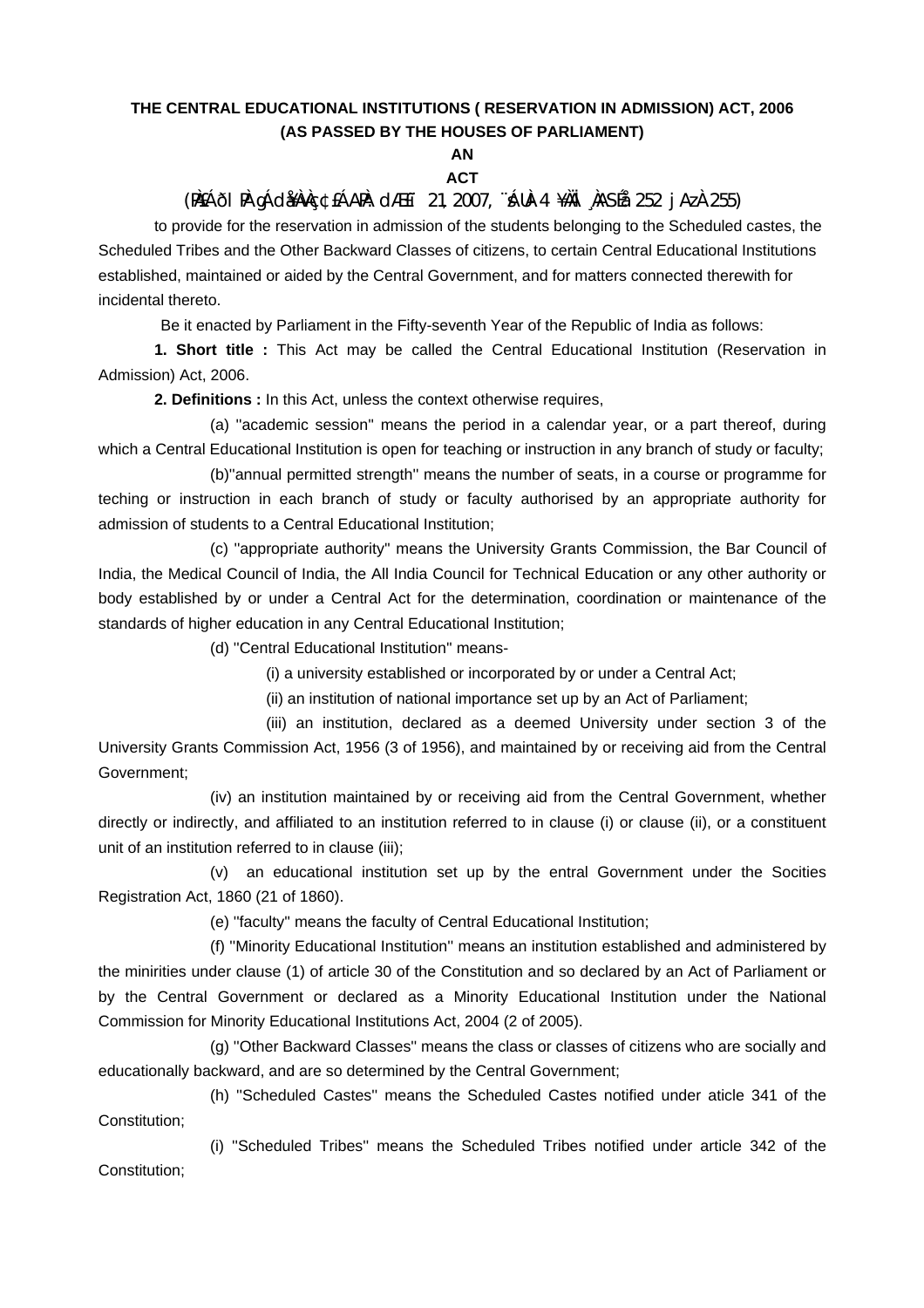(j) ''teaching or instruction in any branch of study'' means teaching or instruction in a branch of study leading to three principal levels of qualifications at bachelor (undergradute) masters (postgradute) and doctoral levels.

**3. Reservation of seats in Central Educational Institutions :** The reservation of seats in admission and its extent in a Central Educational Institution shall be provided in the following manner, namely;

 (i) out of the annual permitted strength in each branch of study or faculty, fifteen per cent, seats shall be reserved for the Scheduled Castes;

 (ii) out of the annual permitted strength in each branch of study or faculty seven and onehalf percent, seats shall be reserved for the Scheduled Tribes;

 (iii) out of the annual permitted strength in each branch of study or faculty, twenty-seven percent, seats shall be reserved for the Other Backward Classes.

**4. Act not to apply in certain cases :** The provisions of section 3 of this Act shall not apply to

 (a) A Central Educational Institution established in the tribal areas referred to in the Sixth Schedule to the Constitution,

 (b) the institutions of excellence, research institution, instiutions or national and Strategic Importanc specified in the Schedule to this Act;

 Provided that the Central Government may, as and when considered necessary, by notification in the Official Gazette, anend the Schedule;

(c) a Minority Educational Institution as defined in thisAct;

 (d) a course or programme at high levels of specialisation, including at the post-doctoral level, within any branch of study or faculty, which the Central Government may, in consultation with the appropriate authority, specify.

**5. Mandatory increase of seats :** (1) Notwithstanding anything contained in clause (iii) of section 3 and in any other law for the time being in force, every Central Educational Institution shall, with the prior approval of the appropriate authority, increase the number of seats in a branch of study or faculty over and above its annual permitted strength so that the number of seats, excluding those reserved for the persons belonging to the Scheduled Castes, the Scheduled Tribes and the Other Backward Classes, is not less than the number of such seats available for the academic session immediately preceding the date of the coming into force of this Act.

 (2) Where, on a representation by any Central Educational Institution, the Central Government, in consultation with the appropriate authority, is satisfied that for reasons of financial, physical or academic limitaions or in order to maintain the standards of education, the annual permitted stregth in any branch of study or faculty of such institution cannot be increased for the academic session following the commencement of this Act, it may permit by notification in the Official Gazette, such institution to increase the annual permitted strength over a maximum period of three years beginning with the academic session following the commencement of this Act; and then, the extent of reservation for the Other Backward Classes as provided in clause (iii) of section 3 shall bee limited for that academic session in such manner that the number of seats available to the Other Backward Classes for each academic session are commensurate with the increase in the permitted strength for each year.

**6. Reservation of seats in admission to begin in calendar year 2007 :** The Central Educational Institutions shall take all necessary steps, which are required in giving effect ro the provisions of section 3,4 and 5 of this Act, for the purposes of reservation of seats in admissions to its academic sessions commencing on and from the calendar year, 2007.